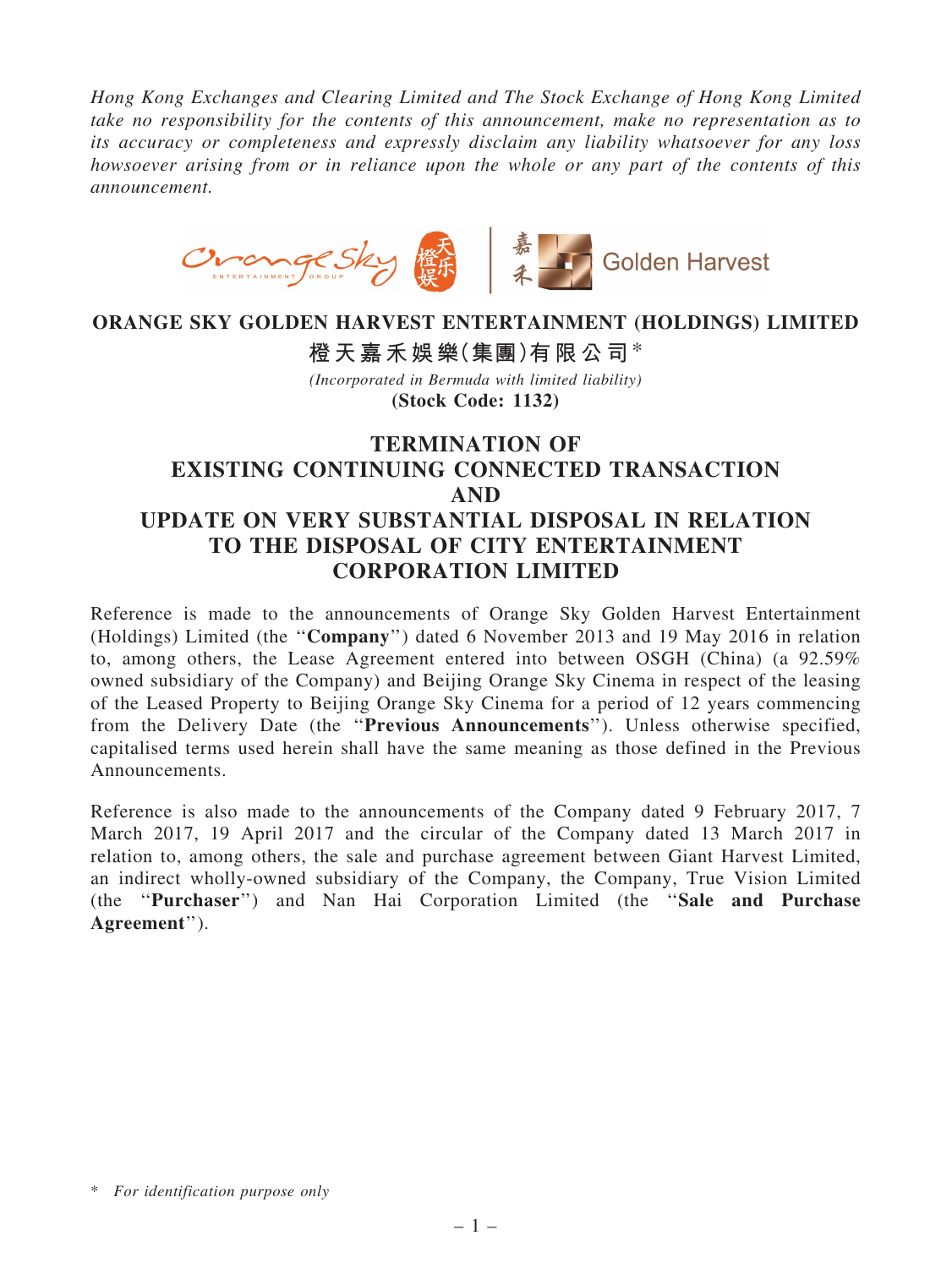## BACKGROUND

The Company has received a notice from the Purchaser on 26 May 2017, requesting the Company to terminate the Lease Agreement (as amended by the Supplemental Agreement)(together, the ''Amended Lease Agreement''). On 21 June 2017, OSGH (China) and Beijing Orange Sky Cinema entered into an agreement (the ''Termination Agreement'') to terminate the Amended Lease Agreement.

The principal terms of the Termination Agreement are set out below:

| Date:                                         | 21 June 2017                                                                                                                                                                                                                                                                                                                                                                                                                                      |
|-----------------------------------------------|---------------------------------------------------------------------------------------------------------------------------------------------------------------------------------------------------------------------------------------------------------------------------------------------------------------------------------------------------------------------------------------------------------------------------------------------------|
| <b>Parties:</b>                               | OSGH (China)<br>Beijing Orange Sky Cinema                                                                                                                                                                                                                                                                                                                                                                                                         |
| <b>Leased Property:</b>                       | Portions of 4th Floor under household no. 100040001, 5th<br>Floor under household no. 100050001 and 6th Floor under<br>household nos. 100060001 and 100060003 (collectively<br>referred to as Unit 4108) of Bohai New World Shopping<br>Centre of No. 88 Xinhua West Road, Tangshan City, Hebei<br>Province, the PRC, with a total gross floor area of<br>approximately 5,504.43 square metres                                                    |
| <b>Compensation for early</b><br>termination: | A total sum of RMB11,822,476.09 is payable by OSGH<br>(China) to Beijing Orange Sky Cinema as compensation<br>payment for the early termination of the Amended Lease<br>Agreement. The compensation will be settled by OSGH<br>(China) through its own resources. Upon the receipt of the<br>compensation payment from OSGH (China), the ownership<br>of the decoration and equipment within the Leased Property<br>shall belong to OSGH (China). |

The terms of the Termination Agreement have been agreed by the parties after arm's length negotiation and on normal commercial terms.

#### REASONS FOR AND BENEFITS OF ENTERING INTO THE TERMINATION AGREEMENT

The Termination Agreement was entered into as the Company was notified by the Purchaser that it no longer wish to lease the Leased Property to Beijing Orange Sky Cinema. Pursuant to the terms of the Sale and Purchase Agreement, compensation payment will be bourne by the Group.

The sum of RMB11,822,476.09 represents the value of total cost incurred by Beijing Orange Sky Cinema on the assets established in the Leased Property, and it covers among others, the renovation fees, equipment fees, management fees actually incurred by Beijing Orange Sky Cinema for the establishment of the cinema at the Leased Property (taking into consideration that the cinema has not yet commenced operations), which was further supported by a valuation report issued by an intermediary institution.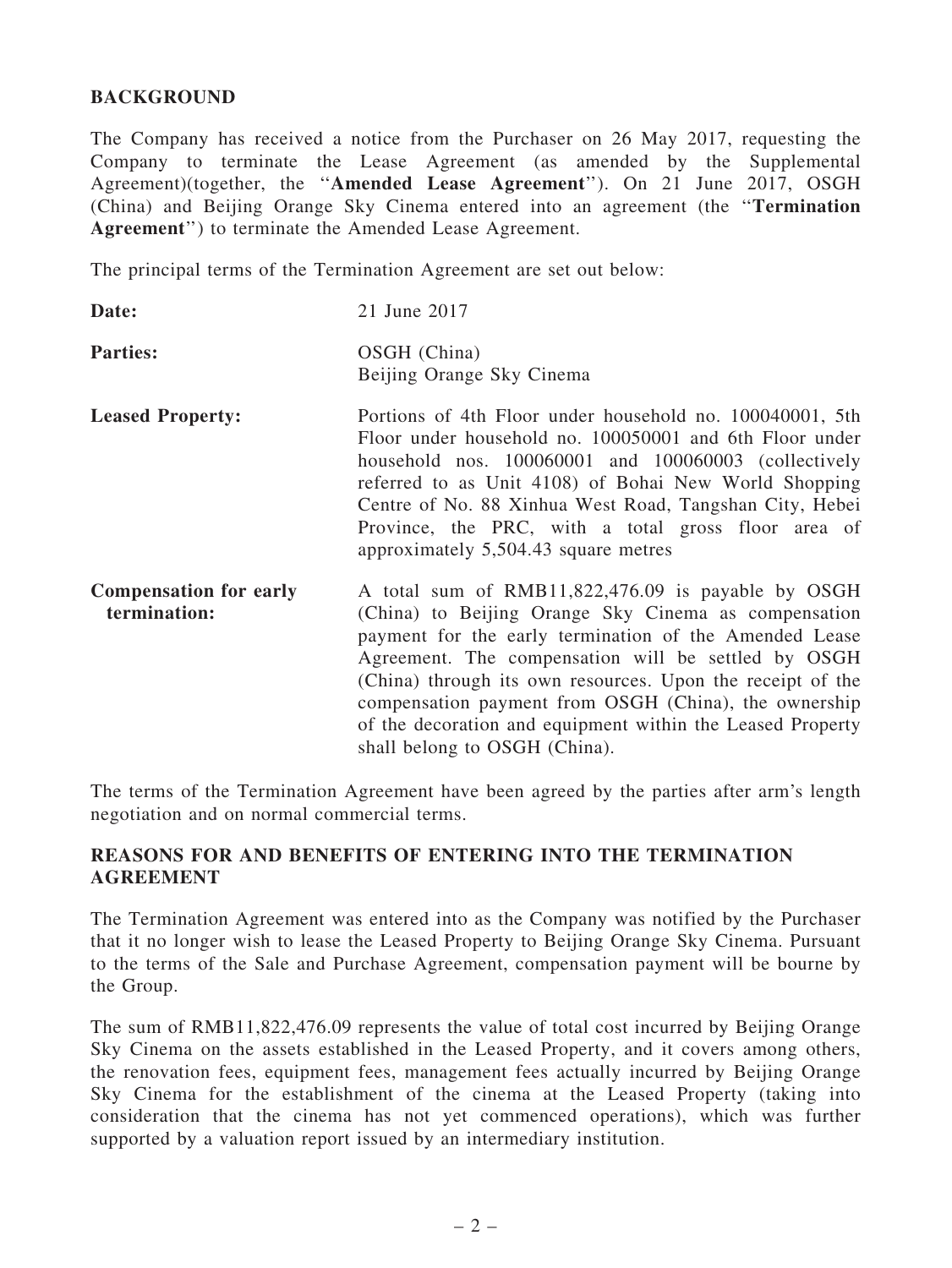Based on the foregoing, the Directors (including the independent non-executive Directors) are of the view that the terms of the Termination Agreement are on normal commercial terms and in the ordinary and usual course of business of the Company and are fair and reasonable to the Company and in the interests of the Company and the shareholders of the Company as a whole.

## INFORMATION OF THE PARTIES

## The Group

The Company is an investment holding company. The Group is principally engaged in theatrical exhibition, cinema operation, film, video and television production and distribution business in Hong Kong, the PRC, Taiwan and Singapore.

## Beijing Orange Sky Cinema

Beijing Orange Sky Cinema is a company incorporated in the PRC and its principal businesses are cinema investment and operation and property leasing.

## LISTING RULES IMPLICATIONS

Mr. Wu and Ms. Wu Keyan ("Ms. Wu") owns 100% equity interest in Beijing Orange Sky Cinema. Mr. Wu is the chairman, a Director and a controlling shareholder of the Company and is interested in an aggregate of approximately 67.13% of the total issued share capital of the Company as at the date of this announcement, and Ms. Wu is a Director of the Company. Accordingly, Beijing Orange Sky Cinema is a connected person of the Company and the Termination Agreement and the transactions contemplated thereunder constitute continuing connected transactions of the Company. In addition, Ms. Wu is the sister of Mr. Wu and is an associate of Mr. Wu under Chapter 14A of the Listing Rules.

As the relevant percentage ratios under Rule 14.07 of the Listing Rules in respect of the Caps are more than 0.1% but less than 5%, the Termination Agreement is subject to the reporting, announcement and annual review requirements but is exempt from independent shareholders' approval requirement under Rule 14A.32 of the Listing Rules.

In view of their interests above, Mr. Wu and Ms. Wu have abstained from voting on the relevant board resolution(s) for approving the Termination Agreement and the transactions contemplated thereunder. Other than Mr. Wu and Ms. Wu, none of the Directors has a material interest in the relevant matters and none of them is required to abstain from voting on the relevant board resolutions under the bye-laws of the Company or the Listing Rules.

> By order of the Board Orange Sky Golden Harvest Entertainment (Holdings) Limited Man Tak Cheung *Company Secretary*

Hong Kong, 21 June 2017